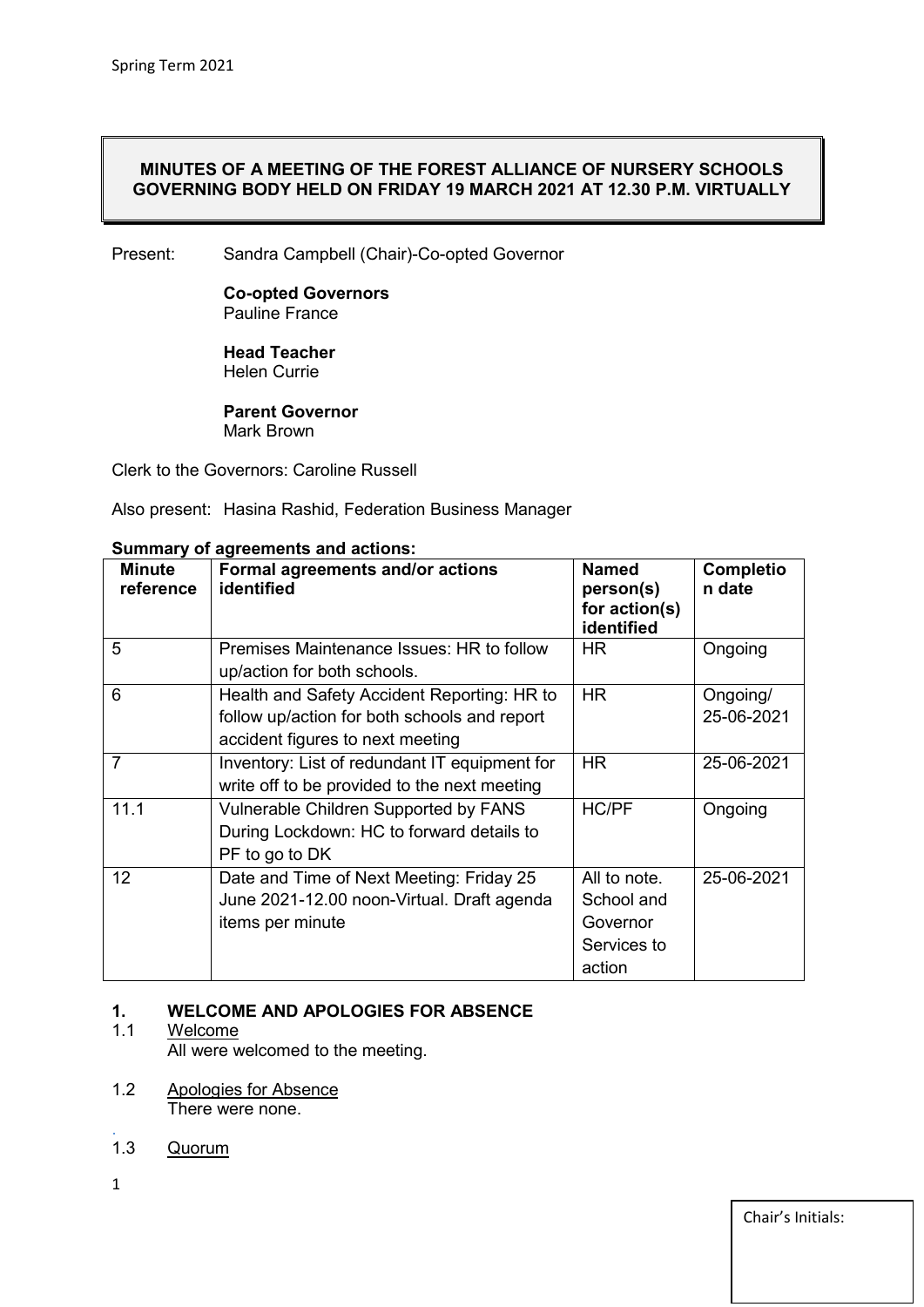The meeting was quorate with 4 governors present.

# **2. DECLARATIONS OF INTEREST**

Standing Declaration of Interest. Sandra Campbell declared an interest in connection with occasional use of her spouse for minor repairs/building works in the Schools.

### 3.2 Declarations of Interest re Current Agenda Items

There were no declarations made pertaining to any of the agenda items for this meeting.

## 4. **MINUTES**

4.1 Minutes of the Meeting Held on 26-11-2020 Amended minutes were received and agreed to be an accurate record of the meeting, considered signed for e-retention by the federation and LA.

### 4.2. Matters Arising

| <b>Minute</b><br>reference | <b>Action</b>                           | <b>Status update</b> |
|----------------------------|-----------------------------------------|----------------------|
| 3.2.3.                     | Lettings and Marketing of LHNS:         | Ongoing              |
|                            | Social media will be used               |                      |
|                            | incorporating positive parental         |                      |
|                            | reviews                                 |                      |
| 3.2.3                      | Friends of FANS: HR/AE to liaise        | Ongoing              |
|                            | with a former parent to try to recreate |                      |
| 3.2.4                      | Key Holder Responsibility: This has     | Completed            |
|                            | now been reallocated to the current     |                      |
|                            | cleaner                                 |                      |
| 5                          | Management of Site Works: HC to         | Ongoing              |
|                            | discuss with PF/PD re complaint         |                      |
|                            | about behaviour/general                 |                      |
|                            | management by contractors.              |                      |
| 5.2.1.                     | Governor Recruitment: PF to see if A    | Ongoing              |
|                            | Malik would be re co-opted              |                      |
| 6.2.1.                     | Sensory Equipment at LHNS: No           | Answered.            |
|                            | finance is available for this.          |                      |
| 7.4                        | <b>First Aid Courses and Fire</b>       | Ongoing              |
|                            | Safety/Equipment Training: Majority     |                      |
|                            | of staff now trained                    |                      |

# **5. REVIEW PREMISES PLAN**

- 5.1. Church Hill Nursery School
- 5.1.1. Tarmacking on the walkway has been extended into the garden and lighting reoriented to the building.
- 5.1.2. Tree maintenance works have been done but further work is needed. **ACTION:** Recommendation of RMS Trees-PF to provide contact details/HR to contact AFS/Parks team for quotes.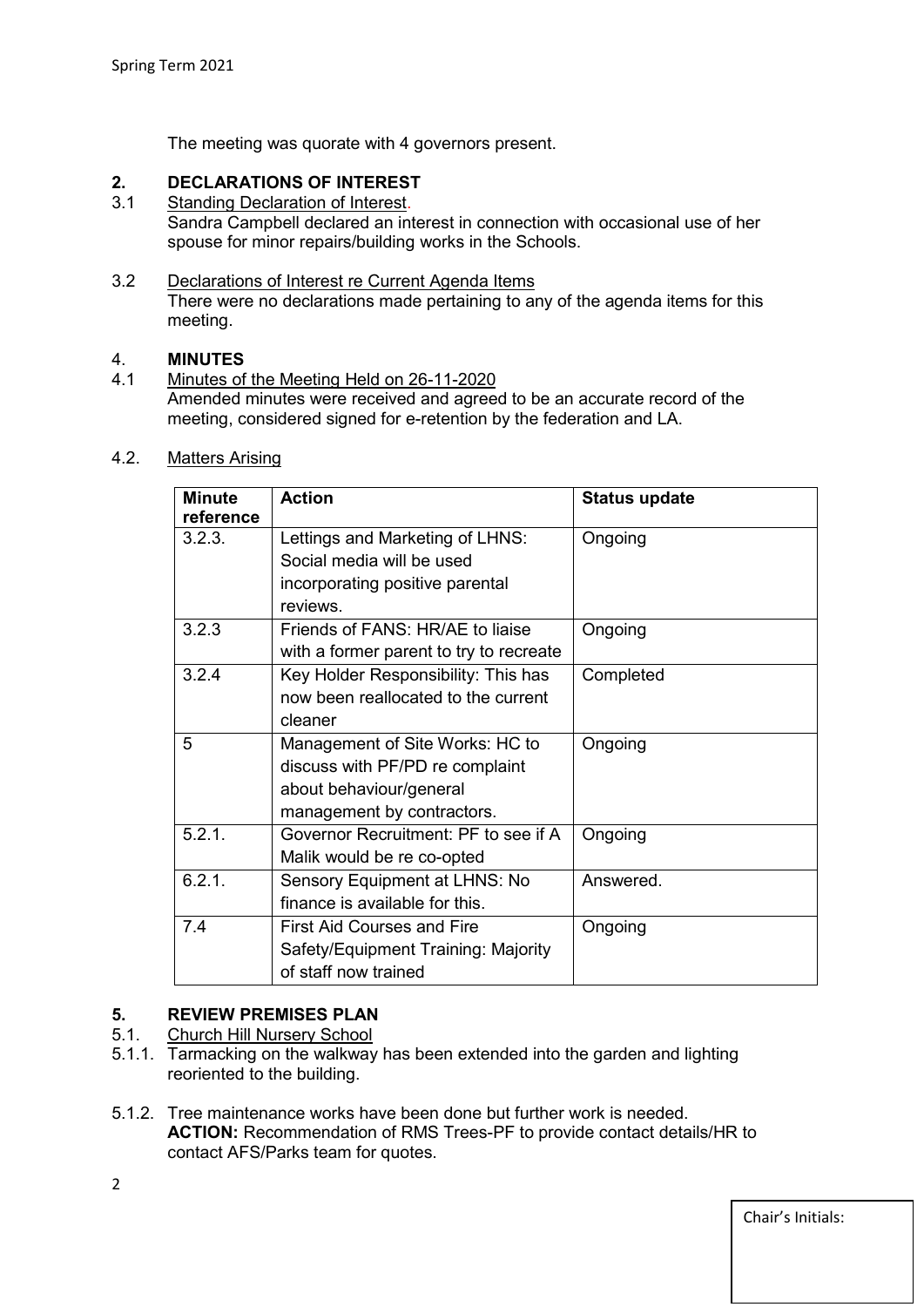- 5.1.3. Replacement flooring is needed in the lobbies of both schools for which a match funding bid will be submitted by 01/05/2021 based on visual hazard.
- 5.1.4 The playhouse will have a window inserted for safeguarding reasons (SC spouse to action). Replacement decking will be provided to the front of the house and a storage container made for the P.E. mat.
- 5.1.5. There has been a neighbour complaint re child noise when children are playing on the slide so will try to infill under the slide.
- 5.1.6. A gap in a boundary fence will be filled following reports of an unaccompanied male having conversations with children.
- 5.1.7. CHNS reserves will be ring fenced for possible future use for a pavilion.
- 5.1.8. Trellis will be offered to address a neighbour's privacy concerns.
- 5.2. Low Hall Nursery School
- 5.2.1. Fire remedial works and safety surfacing works are needed which can be match funded. HR will submit a bid. It was noted that the roof needs replacing and is on the LBWF list of works.
- 5.2.1. AFS has advised re eligible uses of WF funding. A muddy area near safety surfacing needs edging.

### **6. HEALTH AND SAFETY ACCIDENT REPORTING**

#### 6.1. Church Hill Nursery School

- 6.1.1. An accident to a pupil falling on the playhouse and needing hospital treatment was noted with a rough edge to be taped. Accidents when staff fell in the gardens at CHNS and LHNS were noted with edging/ picket fencing to be considered.
- 6.1.2. Materials stored in corridors have been dealt with and a red pull cord in the disabled toilet needs replacing. The 'circle room' has been de-cluttered and 1<sup>st</sup> Aid signs replaced. A new closer is needed in the sensory room.

#### 6.2. Low Hall Nursery School

-An issue re the boiler and written schemes of inspection has now been advised to LBWF insurance.

-Fire risk works at LHNS can be match funded.

-The water risk assessment provider has now been changed.

-A padlock has been replaced with a door access system.

-Site services officer training has been provided.

-Risk assessments have been provided for a leaf blower and jet wash.

-Garden path slip resistance is to be reviewed.

**ACTION:** HR to follow up all including details of COVID risk assessments and adaptions.

# **7. INVENTORY**

#### 7.1. Church Hill Nursery School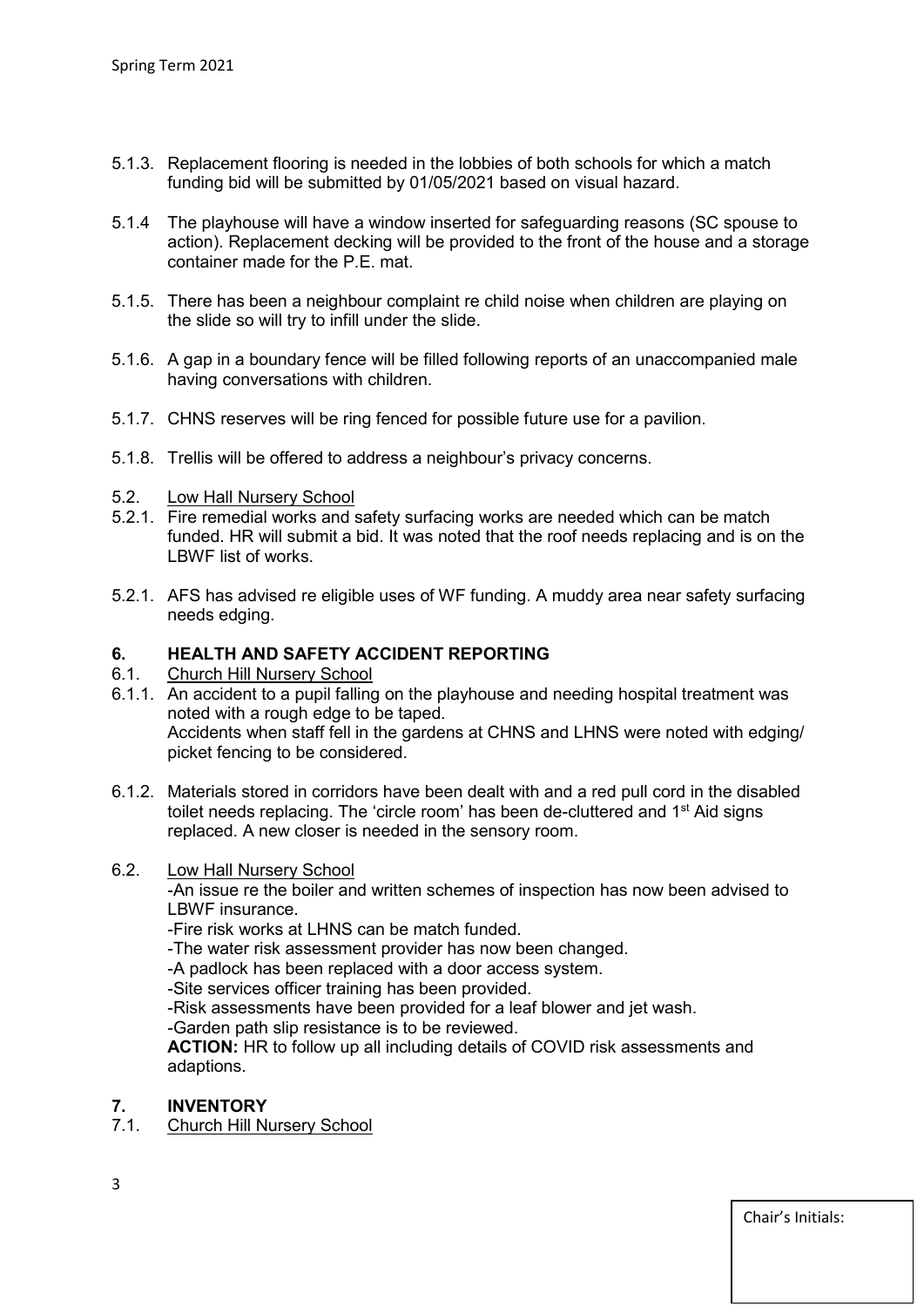Details were noted of redundant IT which was **AGREED** for write off as unusable irrecoverable. (Laptop, tablet, 2 i pads). Hard drives have been updated in both schools with some disposals needed.

**ACTION:** Further list of redundant equipment to be provided to the next meeting.

# **8. POLICIES**

8.1. HR/AE have transferred polices from the school website to GovernorHub which includes an e-sign facility. These include the Freedom of Information Act policy and emergency response plan with COVID issues covered in the risk assessment.

#### **9. SUSTAINABILITY**

HC reported that COVID has had a negative impact on sustainability with more disposable and fewer recyclable products used. However, reusable crockery is being used. This has impact negatively on finances and the environment.

#### **10. GENERAL DATA PROTECTION REGULATION**

- 10.1. An audit report (February 2021) was circulated from the Data Protection Officer. Generally the recommendations were low priority the schools being considered to be low risk overall.
- 10.2. Medium risk recommendations to be addressed include re data sharing, subject access requests (to be logged) and a new Freedom of Information Act policy (standard policy for adoption sent for update with contact names).
- 10.3. There will be whole school Data Protection training in September which can include governors.

## **11. SAFEGUARDING**

SC and MB met virtually on 17/12/2021 to check this area with the schools considered to be compliant in all areas.

-HC will investigate an incident with a neighbour (reported above).

-Use of 'My Concern' system is being developed.

-Prevent training was reported.

-Replacement soft surfaces at LHNS are to be considered as injuries were reported to LBWF as necessitating time off and medical intervention.

-Pupil accident figures will be reported to the next meeting.

-A split lip injury was noted at LHNS.

-PF reported attendance at a governors' briefing with a presentation received from DK re support for vulnerable children in schools during lockdown.

**ACTION:** HC to forward details of vulnerable children supported by federation schools to PF to be sent to DK.

## **12. DATE AND AGENDA ITEMS FOR THE NEXT MEETING**

- Date and Time of Next Meeting
	- Friday 25 June 2021-12noon- Virtual.

### 12.2 Agenda Items

-Welcome/apologies for absence/quorum

-Declarations of interest

-Minutes and matters arising from the meeting held on 19-03-2021

-Review Premises plan items for CHNS/LHNS.

-Health and safety accident reporting